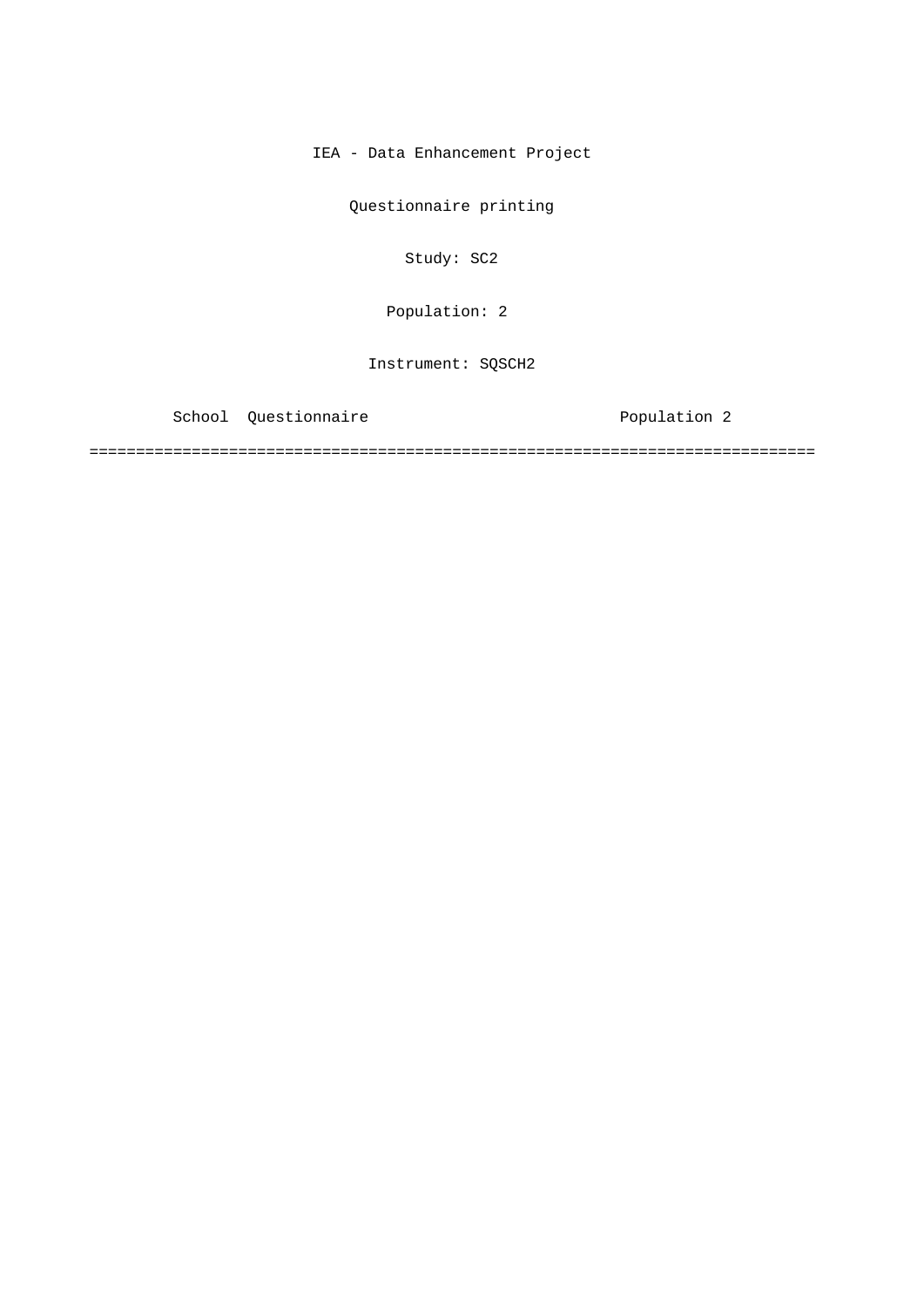<span id="page-1-0"></span>

| $\mathbf{1}$   | located?              | Which of the following best describes the area where your school is                                                                                                                                                 |
|----------------|-----------------------|---------------------------------------------------------------------------------------------------------------------------------------------------------------------------------------------------------------------|
|                | Α<br>B<br>C<br>D      | an inner urban part of a metropolitan area<br>an outer urban/suburban part of a metropolitan area<br>an urban/suburban area but *not* part of a metropolitan area<br>a rural area                                   |
|                | LOCATION              |                                                                                                                                                                                                                     |
| 2              |                       | What is the approximate population of the area where your school is located?                                                                                                                                        |
|                | Α<br>В<br>C<br>D<br>Е | more than 1,000,000<br>$100,000 - 1,000,000$<br>$10,000 - 100,000$<br>$1,000 - 10,000$<br>less than 1,000                                                                                                           |
|                | AREAPOPN              |                                                                                                                                                                                                                     |
| 3 <sup>7</sup> |                       | Is the school week in your school divided into periods?                                                                                                                                                             |
|                | Α<br>B                | yes - please go to question 4<br>no - please go to question 5                                                                                                                                                       |
|                | SCHPER                |                                                                                                                                                                                                                     |
| 4              |                       | How many *periods* are there in a school week? Please *include* periods<br>allocated to scheduled activities such as lessons, sports and assemblies,<br>but *exclude* periods allocated to recess and lunch breaks. |
|                | (a)                   | periods                                                                                                                                                                                                             |
|                |                       | What is the number of minutes in each period?                                                                                                                                                                       |
|                | (b)                   | minutes                                                                                                                                                                                                             |
| NRPER          |                       | NRMIN                                                                                                                                                                                                               |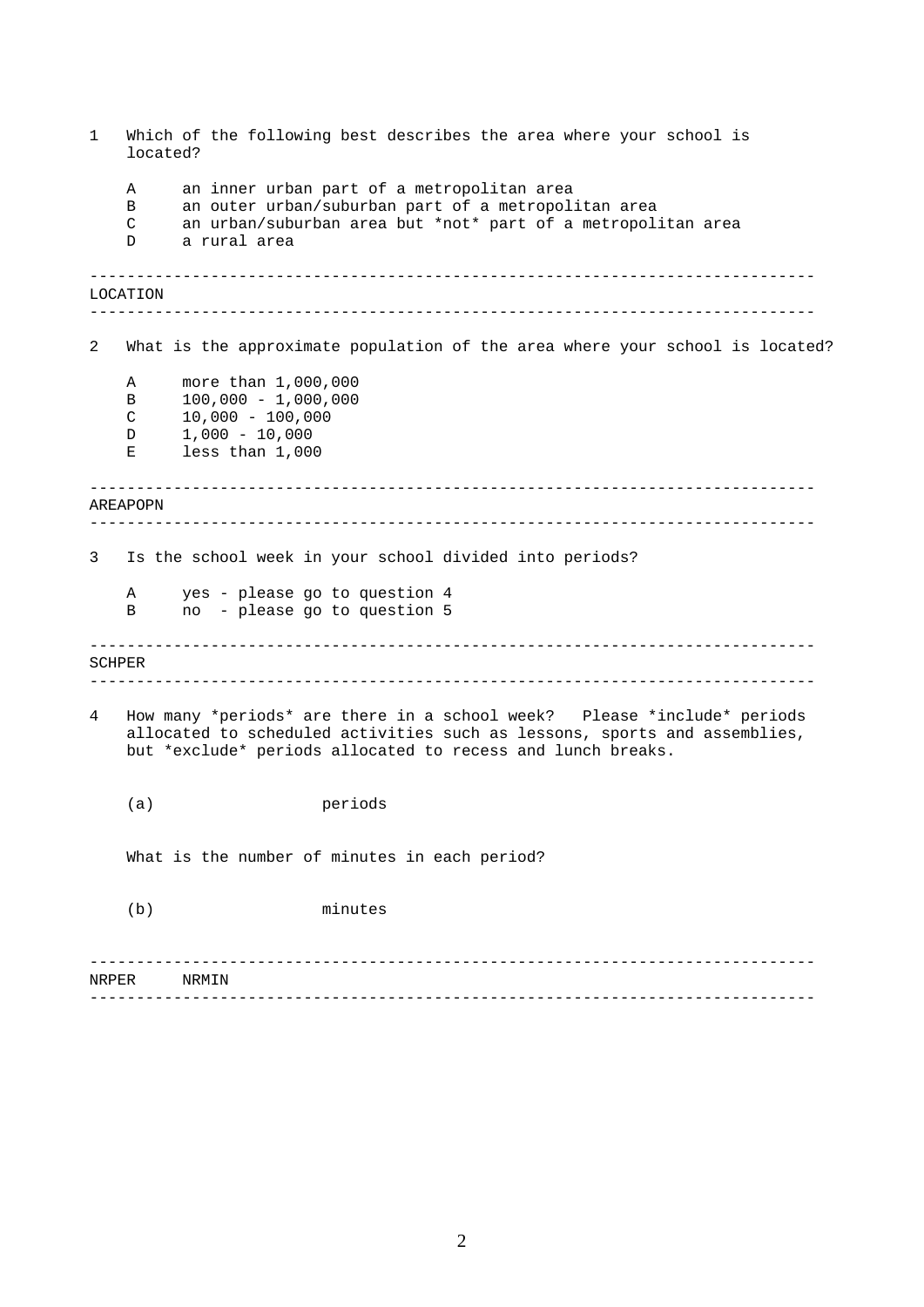5 What is the number of \*hours\* in a school week? Please \*include\* time allocated to scheduled activities such as lessons, sports and assemblies, but \*exclude\* time allocated to recess and lunch breaks.

|              | hours                                                                                            |
|--------------|--------------------------------------------------------------------------------------------------|
|              |                                                                                                  |
| <b>NRHRS</b> |                                                                                                  |
| 6            | What is the number of *weeks* in a school year? Please *exclude* time<br>allocated to vacations. |
|              | weeks                                                                                            |
|              |                                                                                                  |
| WEEKS        |                                                                                                  |
| 7            | Approximately how many students are in the following grade levels in your<br>school?             |
|              | International Male Female<br>level/grade Students<br>Students                                    |

(a) P (b) 1 [\(c\) 2](#page-1-0)  (d) 3 [\(e\) 4](#page-3-0)  (f) 5 [\(g\) 6](#page-5-0)  [\(h\) 7](#page-6-0)  [\(i\) 8](#page-7-0)  [\(j\) 9](#page-8-0)  [\(k\) 10](#page-9-0)  (l) 11 (m) 12 (n) 13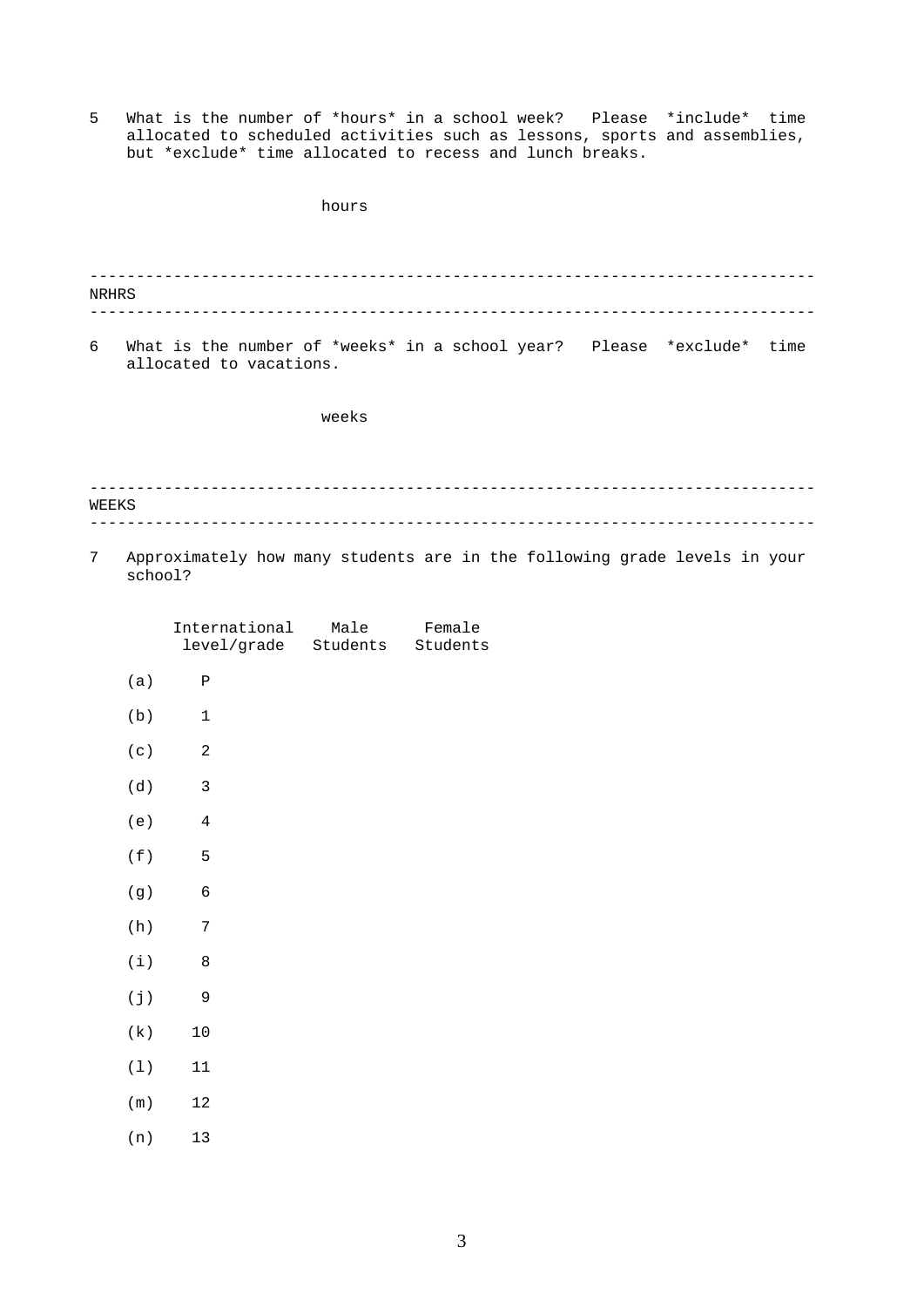<span id="page-3-0"></span>

| YRPM  |          | YRPF                              | YRPM  | YRPF                                                                                                        | YR1M  | YR1F  | YR1M  | YR1F  |
|-------|----------|-----------------------------------|-------|-------------------------------------------------------------------------------------------------------------|-------|-------|-------|-------|
| YR2M  |          | YR2F                              | YR2M  | YR2F                                                                                                        | YR3M  | YR3F  | YR3M  | YR3F  |
| YR4M  |          | YR4F                              | YR4M  | YR4F                                                                                                        | YR5M  | YR5F  | YR5M  | YR5F  |
| YR6M  |          | YR6F                              | YR6M  | YR6F                                                                                                        | YR7M  | YR7F  | YR7M  | YR7F  |
| YR8M  |          | YR8F                              | YR8M  | YR8F                                                                                                        | YR9M  | YR9F  | YR9M  | YR9F  |
| YR10M |          | YR10F                             | YR10M | YR10F                                                                                                       | YR11M | YR11F | YR11M | YR11F |
| YR12M |          | YR12F                             | YR12M | YR12F                                                                                                       | YR13M | YR13F | YR13M | YR13F |
|       |          |                                   |       |                                                                                                             |       |       |       |       |
| 8     |          | by *all* students at your school? |       | What is the last grade level at which *science* subjects are studied                                        |       |       |       |       |
|       | Grade    |                                   |       |                                                                                                             |       |       |       |       |
|       |          |                                   |       |                                                                                                             |       |       |       |       |
|       |          |                                   |       |                                                                                                             |       |       |       |       |
|       |          |                                   |       |                                                                                                             |       |       |       |       |
|       |          |                                   |       |                                                                                                             |       |       |       |       |
|       | LASTYRSC |                                   |       |                                                                                                             |       |       |       |       |
|       |          |                                   |       |                                                                                                             |       |       |       |       |
| 9     |          |                                   |       | What is the last grade level at which *mathematics* subjects are studied                                    |       |       |       |       |
|       |          | by *all* students at your school? |       |                                                                                                             |       |       |       |       |
|       |          |                                   |       |                                                                                                             |       |       |       |       |
|       |          |                                   |       |                                                                                                             |       |       |       |       |
|       | Grade    |                                   |       |                                                                                                             |       |       |       |       |
|       |          |                                   |       |                                                                                                             |       |       |       |       |
|       |          |                                   |       |                                                                                                             |       |       |       |       |
|       |          |                                   |       |                                                                                                             |       |       |       |       |
|       |          |                                   |       |                                                                                                             |       |       |       |       |
|       | LASTYRMA |                                   |       |                                                                                                             |       |       |       |       |
|       |          |                                   |       |                                                                                                             |       |       |       |       |
| 10    |          |                                   |       | What is the total number of male and female teachers at the secondary<br>school - Grades 7 to 12 inclusive? |       |       |       |       |
|       |          |                                   |       |                                                                                                             |       |       |       |       |
|       |          |                                   |       | Please include part-time teachers by reducing them to their *full-time*                                     |       |       |       |       |
|       |          | *equivalent*.                     |       |                                                                                                             |       |       |       |       |
|       |          |                                   |       |                                                                                                             |       |       |       |       |
|       | (a)      |                                   |       | male teachers                                                                                               |       |       |       |       |
|       |          |                                   |       |                                                                                                             |       |       |       |       |
|       |          |                                   |       |                                                                                                             |       |       |       |       |
|       |          |                                   |       |                                                                                                             |       |       |       |       |
|       | (b)      |                                   |       | female teachers                                                                                             |       |       |       |       |
|       |          |                                   |       |                                                                                                             |       |       |       |       |
|       |          |                                   |       |                                                                                                             |       |       |       |       |
|       |          |                                   |       |                                                                                                             |       |       |       |       |
|       | SECTCHM  | SECTCHF                           |       |                                                                                                             |       |       |       |       |
|       |          |                                   |       |                                                                                                             |       |       |       |       |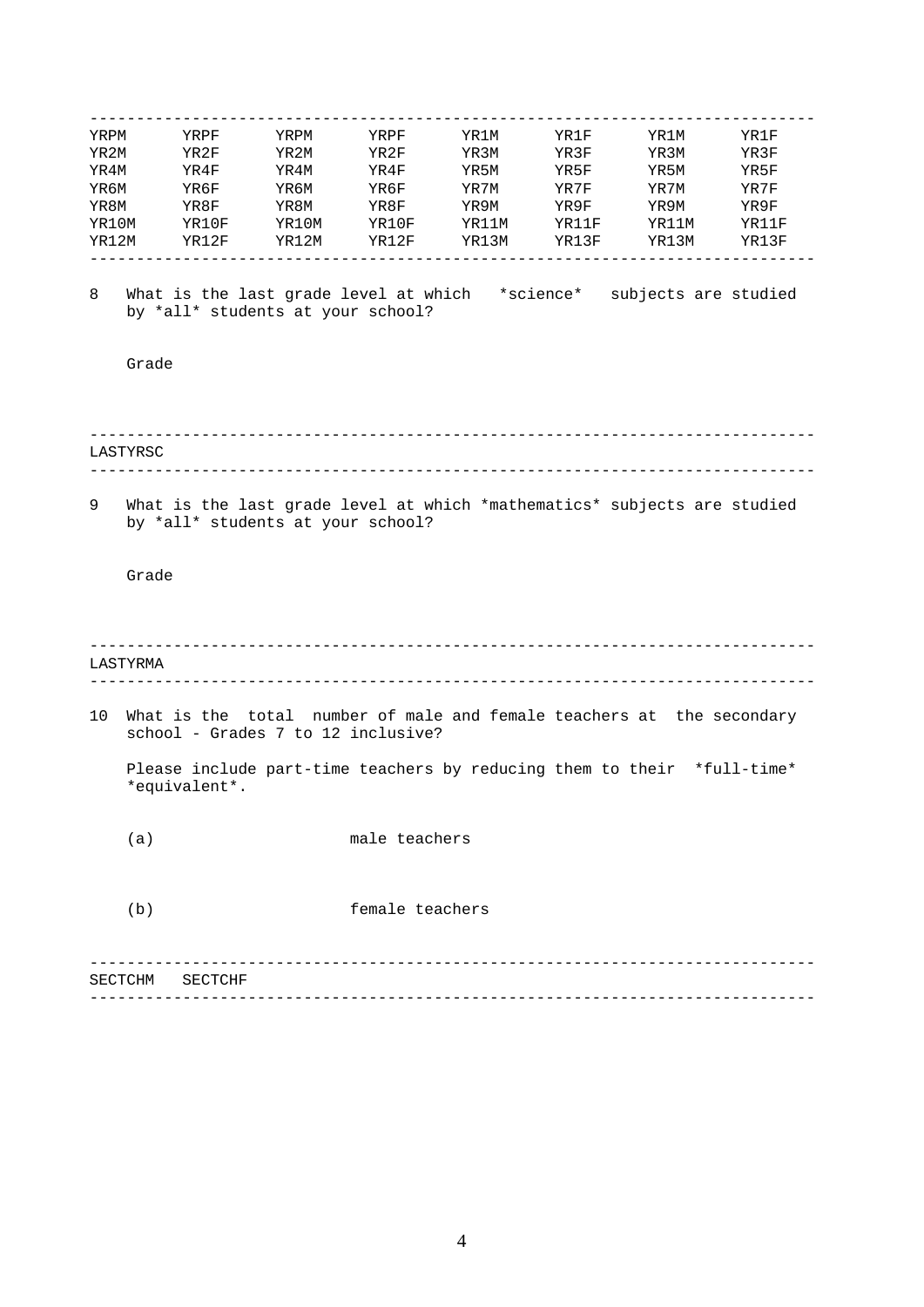------------------------------------------------------------------------------ ------------------------------------------------------------------------------ ------------------------------------------------------------------------------ 11 What is the number (\*full-time equivalent\*) of these teachers who teach any science subjects at the secondary school level? (a) male teachers of science (b) female teachers of science SCITCHM SCITCHF 12 For each \*secondary\* grade level, please state the average class time per week allocated to each of the indicated science subjects. Please state the time in \*periods\* per week or \*hours\* per week. If the subject is \*not\* taught at a given grade level, please enter a dash (-) Intl. Science Earth Biology Chemistry Physics grade (general or science level integated) (geology) per. hrs. per. hrs. per. hrs. per. hrs. per. hrs.  $(x)$  6 (a) 7 (b) 8 (c) 9 (d) 10 (e) 11 (f) 12 (g) 13 [ Row for grade 6 was not in original questionnaire ] YR6HRSC YR6HRGE YR6HRBI YR6HRCH YR6HRPH YR6HRSC YR6HRGE YR6HRBI YR6HRCH YR6HRPH YR6HRSC YR6HRGE YR6HRBI YR6HRCH YR6HRPH YR6HRSC YR6HRGE YR6HRBI YR6HRCH YR6HRPH YR6HRSC YR6HRGE YR6HRBI YR6HRCH YR6HRPH YR7HRSC YR7HRGE YR7HRBI YR7HRCH YR7HRPH YR7HRSC YR7HRGE YR7HRBI YR7HRCH YR7HRPH YR7HRSC YR7HRGE YR7HRBI YR7HRCH YR7HRPH YR7HRSC YR7HRGE YR7HRBI YR7HRCH YR7HRPH YR7HRSC YR7HRGE YR7HRBI YR7HRCH YR7HRPH YR8HRSC YR8HRGE YR8HRBI YR8HRCH YR8HRPH YR8HRSC YR8HRGE YR8HRBI YR8HRCH YR8HRPH YR8HRSC YR8HRGE YR8HRBI YR8HRCH YR8HRPH YR8HRSC YR8HRGE YR8HRBI YR8HRCH YR8HRPH YR8HRSC YR8HRGE YR8HRBI YR8HRCH YR8HRPH YR9HRSC YR9HRGE YR9HRBI YR9HRCH YR9HRPH YR9HRSC YR9HRGE YR9HRBI YR9HRCH YR9HRPH YR9HRSC YR9HRGE YR9HRBI YR9HRCH YR9HRPH YR9HRSC YR9HRGE YR9HRBI YR9HRCH YR9HRPH YR9HRSC

YR9HRGE YR9HRBI YR9HRCH YR9HRPH YR10HRSC YR10HRGE YR10HRBI YR10HRCH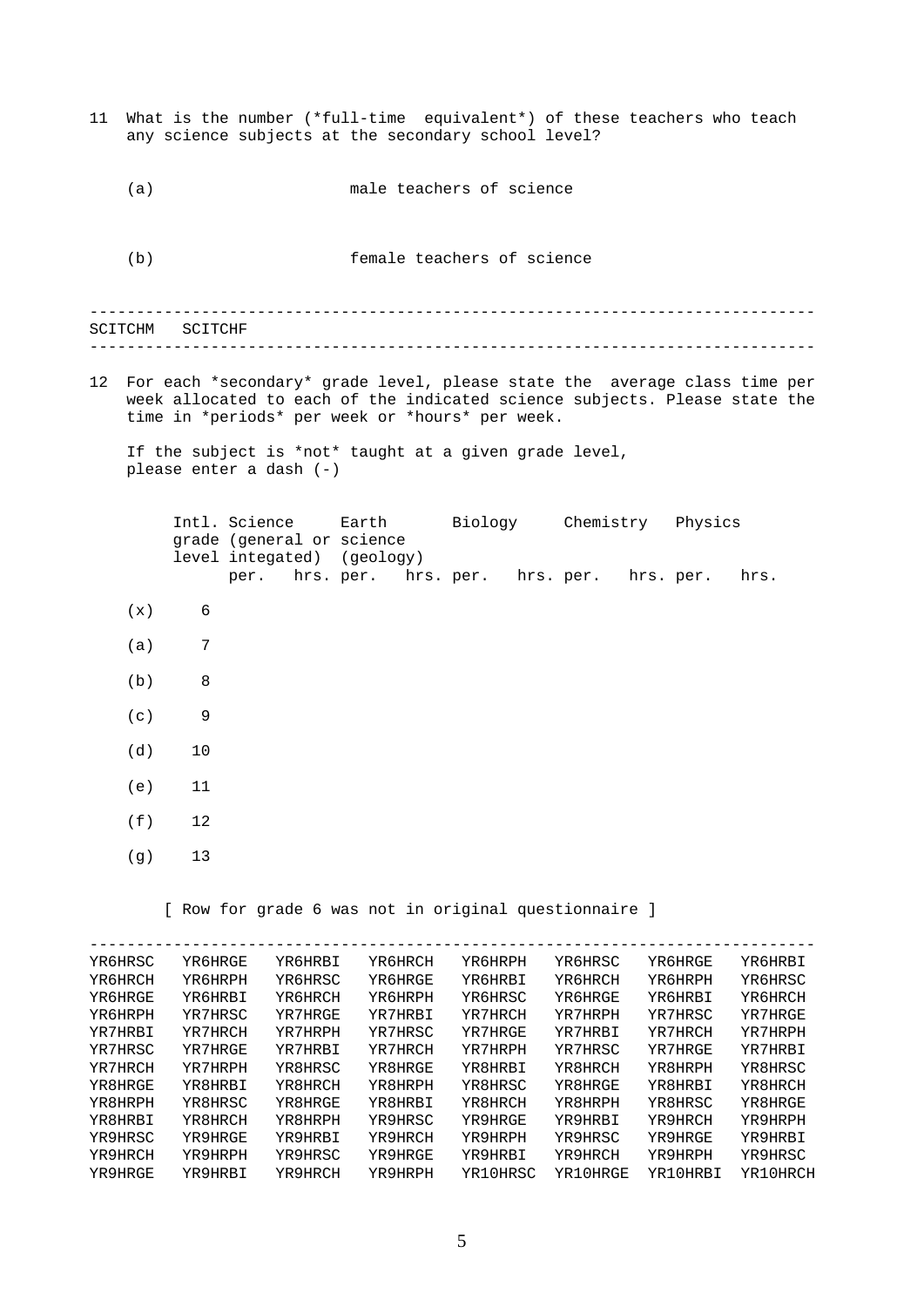<span id="page-5-0"></span>

| YR10HRPH | YR10HRSC | YR10HRGE | YR10HRBI | YR10HRCH | YR10HRPH | YR10HRSC | YR10HRGE |
|----------|----------|----------|----------|----------|----------|----------|----------|
| YR10HRBI | YR10HRCH | YR10HRPH | YR10HRSC | YR10HRGE | YR10HRBI | YR10HRCH | YR10HRPH |
| YR10HRSC | YR10HRGE | YR10HRBI | YR10HRCH | YR10HRPH | YR11HRSC | YR11HRGE | YR11HRBI |
| YR11HRCH | YR11HRPH | YR11HRSC | YR11HRGE | YR11HRBI | YR11HRCH | YR11HRPH | YR11HRSC |
| YR11HRGE | YR11HRBI | YR11HRCH | YR11HRPH | YR11HRSC | YR11HRGE | YR11HRBI | YR11HRCH |
| YR11HRPH | YR11HRSC | YR11HRGE | YR11HRBI | YR11HRCH | YR11HRPH | YR12HRSC | YR12HRGE |
| YR12HRBI | YR12HRCH | YR12HRPH | YR12HRSC | YR12HRGE | YR12HRBI | YR12HRCH | YR12HRPH |
| YR12HRSC | YR12HRGE | YR12HRBI | YR12HRCH | YR12HRPH | YR12HRSC | YR12HRGE | YR12HRBI |
| YR12HRCH | YR12HRPH | YR12HRSC | YR12HRGE | YR12HRBI | YR12HRCH | YR12HRPH | YR13HRSC |
| YR13HRGE | YR13HRBI | YR13HRCH | YR13HRPH | YR13HRSC | YR13HRGE | YR13HRBI | YR13HRCH |
| YR13HRPH | YR13HRSC | YR13HRGE | YR13HRBI | YR13HRCH | YR13HRPH | YR13HRSC | YR13HRGE |
| YR13HRBI | YR13HRCH | YR13HRPH | YR13HRSC | YR13HRGE | YR13HRBI | YR13HRCH | YR13HRPH |
|          |          |          |          |          |          |          |          |

13 For each \*secondary\* grade level, please state the number of male and female students taking the indicated \*science\* subjects.

> International Science Earth Biology Chemistry Physics grade level science

- $(x)$  6 male
- (y) 6 female
- (a) 7 male
- (b) 7 female
- (c) 8 male
- (d) 8 female
- (e) 9 male
- (f) 9 female
- (g) 10 male
- (h) 10 female
- $(i)$  11 male
- (j) 11 female
- (k) 12 male
- (l) 12 female
- (m) 13 male
- (n) 13 female

[ Rows for grade 6 were not in original questionnaire ]

| YR6SCM | YR6GEM | YR6BIM | YR6CHM | YR6PHM | YR6SCM | YR6GEM | YR6BIM |
|--------|--------|--------|--------|--------|--------|--------|--------|
| YR6CHM | YR6PHM | YR6SCM | YR6GEM | YR6BIM | YR6CHM | YR6PHM | YR6SCM |

YR6GEM YR6BIM YR6CHM YR6PHM YR6SCM YR6GEM YR6BIM YR6CHM YR6PHM YR6SCF YR6GEF YR6BIF YR6CHF YR6PHF YR6SCF YR6GEF

|   | ۰<br>. . |   |  |
|---|----------|---|--|
| × |          | š |  |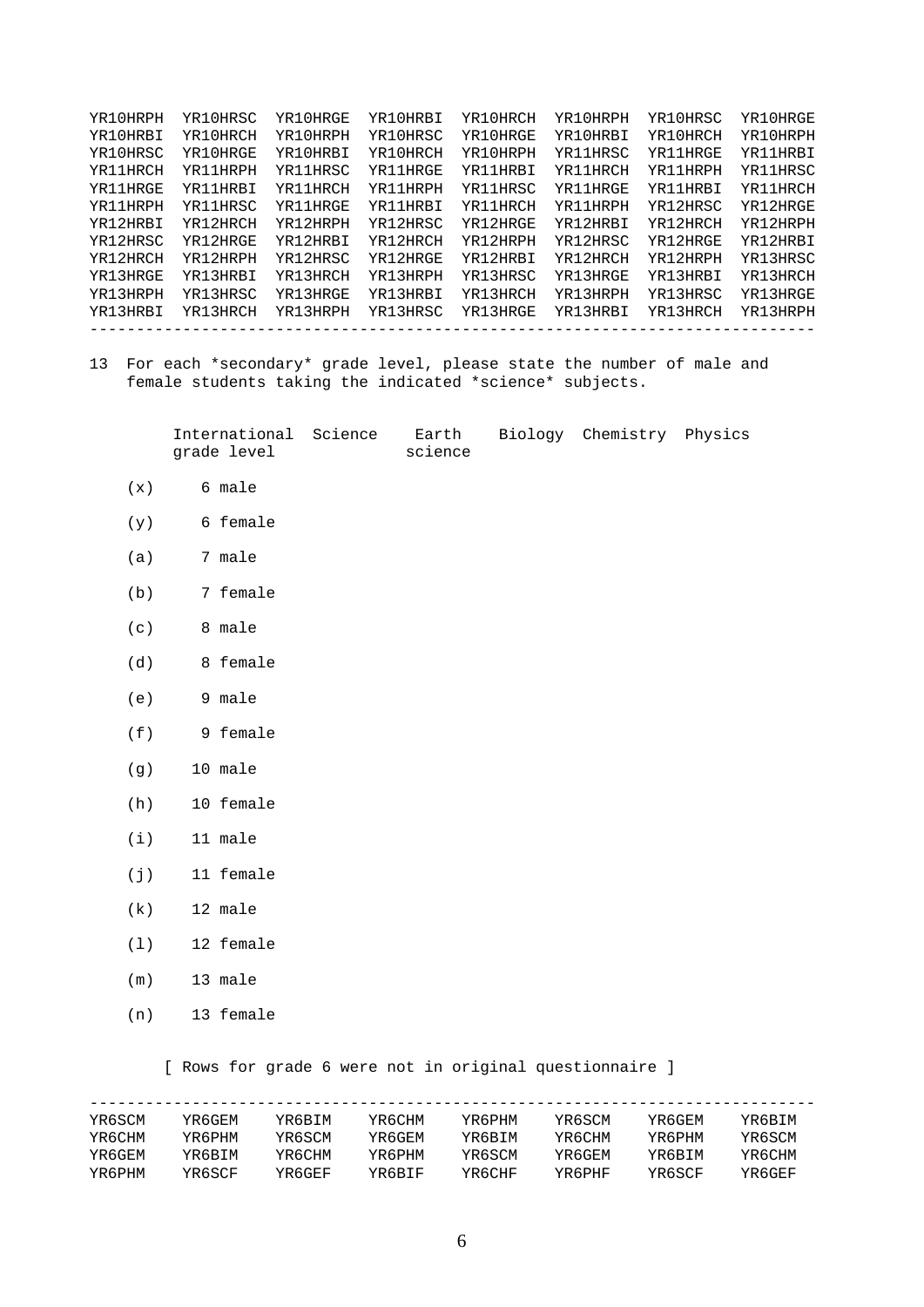<span id="page-6-0"></span>

| YR6BIF         | YR6CHF         | YR6PHF         | YR6SCF  | YR6GEF         | YR6BIF  | YR6CHF  | YR6PHF  |
|----------------|----------------|----------------|---------|----------------|---------|---------|---------|
| YR6SCF         | YR6GEF         | YR6BIF         | YR6CHF  | YR6PHF         | YR6SCF  | YR6GEF  | YR6BIF  |
| YR6CHF         | YR6PHF         | YR7SCM         | YR7GEM  | YR7BIM         | YR7CHM  | YR7PHM  | YR7SCM  |
| YR7GEM         | YR7BIM         | YR7CHM         | YR7PHM  | YR7SCM         | YR7GEM  | YR7BIM  | YR7CHM  |
| YR7PHM         | YR7SCM         | YR7GEM         | YR7BIM  | YR7CHM         | YR7PHM  | YR7SCM  | YR7GEM  |
| YR7BIM         | YR7CHM         | YR7PHM         | YR7SCF  | YR7GEF         | YR7BIF  | YR7CHF  | YR7PHF  |
| YR7SCF         | YR7GEF         | YR7BIF         | YR7CHF  | YR7PHF         | YR7SCF  | YR7GEF  | YR7BIF  |
| YR7CHF         | YR7PHF         | YR7SCF         | YR7GEF  | YR7BIF         | YR7CHF  | YR7PHF  | YR7SCF  |
| YR7GEF         | YR7BIF         | YR7CHF         | YR7PHF  | YR8SCM         | YR8GEM  | YR8BIM  | YR8CHM  |
| YR8PHM         | YR8SCM         | YR8GEM         | YR8BIM  | YR8CHM         | YR8PHM  | YR8SCM  | YR8GEM  |
| YR8BIM         | YR8CHM         | YR8PHM         | YR8SCM  | YR8GEM         | YR8BIM  | YR8CHM  | YR8PHM  |
| YR8SCM         | YR8GEM         | YR8BIM         | YR8CHM  | YR8PHM         | YR8SCF  | YR8GEF  | YR8BIF  |
| YR8CHF         | YR8PHF         | YR8SCF         | YR8GEF  | YR8BIF         | YR8CHF  | YR8PHF  | YR8SCF  |
| YR8GEF         | YR8BIF         | YR8CHF         | YR8PHF  | YR8SCF         | YR8GEF  | YR8BIF  | YR8CHF  |
| YR8PHF         | YR8SCF         | YR8GEF         | YR8BIF  | YR8CHF         | YR8PHF  | YR9SCM  | YR9GEM  |
| YR9BIM         | YR9CHM         | YR9PHM         | YR9SCM  | YR9GEM         | YR9BIM  | YR9CHM  | YR9PHM  |
| YR9SCM         | YR9GEM         | YR9BIM         | YR9CHM  | YR9PHM         | YR9SCM  | YR9GEM  | YR9BIM  |
| YR9CHM         | YR9PHM         | YR9SCM         | YR9GEM  | YR9BIM         | YR9CHM  | YR9PHM  | YR9SCF  |
| YR9GEF         | YR9BIF         | YR9CHF         | YR9PHF  | YR9SCF         | YR9GEF  | YR9BIF  | YR9CHF  |
| YR9PHF         | YR9SCF         | YR9GEF         | YR9BIF  | YR9CHF         | YR9PHF  | YR9SCF  | YR9GEF  |
| YR9BIF         | YR9CHF         | YR9PHF         | YR9SCF  | YR9GEF         | YR9BIF  | YR9CHF  | YR9PHF  |
| YR10SCM        | YR10GEM        | YR10BIM        | YR10CHM | YR10PHM        | YR10SCM | YR10GEM | YR10BIM |
| YR10CHM        | YR10PHM        | YR10SCM        | YR10GEM | YR10BIM        | YR10CHM | YR10PHM | YR10SCM |
| YR10GEM        | YR10BIM        | YR10CHM        | YR10PHM | YR10SCM        | YR10GEM | YR10BIM | YR10CHM |
| YR10PHM        | YR10SCF        | YR10GEF        | YR10BIF | YR10CHF        | YR10PHF | YR10SCF | YR10GEF |
| YR10BIF        | YR10CHF        | YR10PHF        | YR10SCF | YR10GEF        | YR10BIF | YR10CHF | YR10PHF |
| YR10SCF        | YR10GEF        | YR10BIF        | YR10CHF | YR10PHF        | YR10SCF | YR10GEF | YR10BIF |
| YR10CHF        | YR10PHF        | YR11SCM        | YR11GEM | <b>YR11BIM</b> | YR11CHM | YR11PHM | YR11SCM |
| <b>YR11GEM</b> | <b>YR11BIM</b> | YR11CHM        | YR11PHM | YR11SCM        | YR11GEM | YR11BIM | YR11CHM |
| <b>YR11PHM</b> | YR11SCM        | YR11GEM        | YR11BIM | <b>YR11CHM</b> | YR11PHM | YR11SCM | YR11GEM |
| YR11BIM        | YR11CHM        | <b>YR11PHM</b> | YR11SCF | YR11GEF        | YR11BIF | YR11CHF | YR11PHF |
| YR11SCF        | YR11GEF        | YR11BIF        | YR11CHF | YR11PHF        | YR11SCF | YR11GEF | YR11BIF |
| YR11CHF        | YR11PHF        | YR11SCF        | YR11GEF | YR11BIF        | YR11CHF | YR11PHF | YR11SCF |
| YR11GEF        | YR11BIF        | <b>YR11CHF</b> | YR11PHF | YR12SCM        | YR12GEM | YR12BIM | YR12CHM |
| YR12PHM        | YR12SCM        | YR12GEM        | YR12BIM | YR12CHM        | YR12PHM | YR12SCM | YR12GEM |
| YR12BIM        | YR12CHM        | YR12PHM        | YR12SCM | YR12GEM        | YR12BIM | YR12CHM | YR12PHM |
| YR12SCM        | YR12GEM        | YR12BIM        | YR12CHM | YR12PHM        | YR12SCF | YR12GEF | YR12BIF |
| YR12CHF        | YR12PHF        | YR12SCF        | YR12GEF | YR12BIF        | YR12CHF | YR12PHF | YR12SCF |
| YR12GEF        | YR12BIF        | YR12CHF        | YR12PHF | YR12SCF        | YR12GEF | YR12BIF | YR12CHF |
| YR12PHF        | YR12SCF        | YR12GEF        | YR12BIF | YR12CHF        | YR12PHF | YR13SCM | YR13GEM |
| YR13BIM        | YR13CHM        | YR13PHM        | YR13SCM | YR13GEM        | YR13BIM | YR13CHM | YR13PHM |
| YR13SCM        | YR13GEM        | YR13BIM        | YR13CHM | YR13PHM        | YR13SCM | YR13GEM | YR13BIM |
| YR13CHM        | YR13PHM        | YR13SCM        | YR13GEM | YR13BIM        | YR13CHM | YR13PHM | YR13SCF |
| YR13GEF        | YR13BIF        | YR13CHF        | YR13PHF | YR13SCF        | YR13GEF | YR13BIF | YR13CHF |
| YR13PHF        | YR13SCF        | YR13GEF        | YR13BIF | YR13CHF        | YR13PHF | YR13SCF | YR13GEF |
| YR13BIF        | YR13CHF        | YR13PHF        | YR13SCF | YR13GEF        | YR13BIF | YR13CHF | YR13PHF |
|                |                |                |         |                |         |         |         |

14 How many rooms or laboratories in your school are equipped for science teaching and/or student practical work?

rooms

------------------------------------------------------------------------------ ------------------------------------------------------------------------------ LABS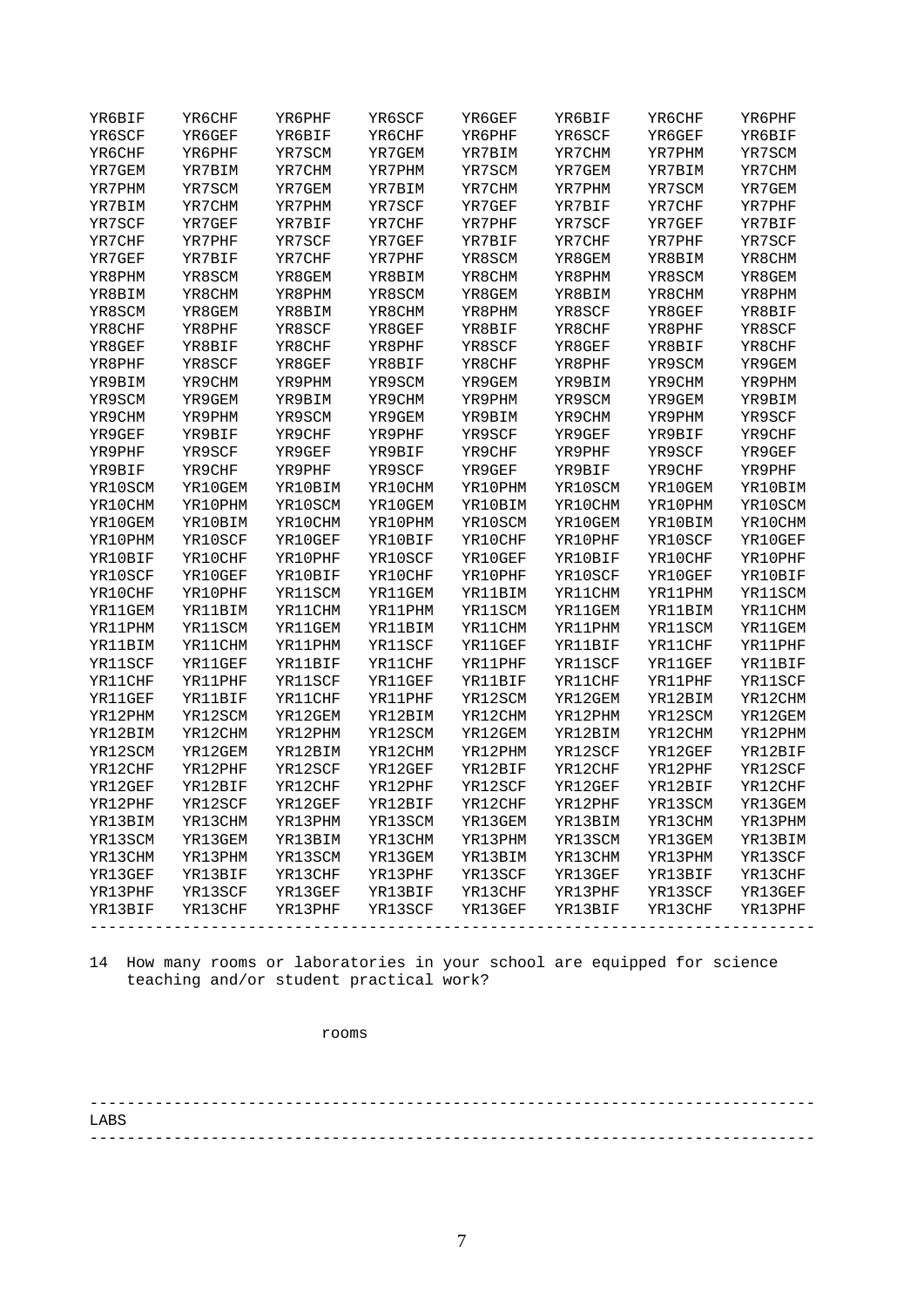<span id="page-7-0"></span>

| 15     | work.                 | Please estimate the overall percentage of the school week for which these<br>*science* rooms are used for *science* lessons - class teaching or practical                                                                                      |                                    |   |              |     |   |
|--------|-----------------------|------------------------------------------------------------------------------------------------------------------------------------------------------------------------------------------------------------------------------------------------|------------------------------------|---|--------------|-----|---|
|        | Α<br>в<br>C<br>D<br>Ε | less than 40 per cent of the week<br>$40 - 60$ per cent<br>$60 - 80$ per cent<br>more than 80 per cent of the week<br>no science rooms at this school                                                                                          |                                    |   |              |     |   |
| LABUSE |                       |                                                                                                                                                                                                                                                |                                    |   |              |     |   |
|        |                       | 16 How many laboratory assistants or technicians (full-time equivalent)<br>are there in your school?                                                                                                                                           |                                    |   |              |     |   |
|        |                       | laboratory assistents/technicians                                                                                                                                                                                                              |                                    |   |              |     |   |
|        | LABASST               |                                                                                                                                                                                                                                                |                                    |   |              |     |   |
|        |                       |                                                                                                                                                                                                                                                |                                    |   |              |     |   |
| 17     |                       | Which person or group of persons is responsible for making the decisions<br>in the following matters? (Please circle one letter in each row.)                                                                                                  |                                    |   |              |     |   |
|        | Key:                  | a central or regional authority<br>A<br>a school council or board<br>B<br>the school principal<br>C<br>a teacher or group of teachers from the school<br>D<br>some other person or group of persons<br>Е<br>does not apply to this school<br>F |                                    |   |              |     |   |
|        |                       |                                                                                                                                                                                                                                                | Central School Princi-Teach- Other |   |              |     |   |
| apply  | Does not              |                                                                                                                                                                                                                                                | authority councel pal              |   |              | ers |   |
|        |                       |                                                                                                                                                                                                                                                |                                    |   |              |     |   |
|        |                       | (a) determining the range or type<br>of science subjects taught<br>in<br>the school.                                                                                                                                                           | Α                                  | B | C            | D   | Ε |
|        |                       | (b) determining the content<br>оf<br>science courses<br>individual<br>at<br>grade levels.                                                                                                                                                      | Α                                  | B | C            | D   | Е |
|        |                       | (c) choosing textbooks for science<br>students.                                                                                                                                                                                                | Α                                  | В | $\mathsf{C}$ | D   | Ε |
|        |                       | (d) selecting the science equipment                                                                                                                                                                                                            | Α                                  | В | C            | D   | Е |
|        |                       | (e) selecting students for entrance<br>to the school                                                                                                                                                                                           | Α                                  | В | C            | D   | Е |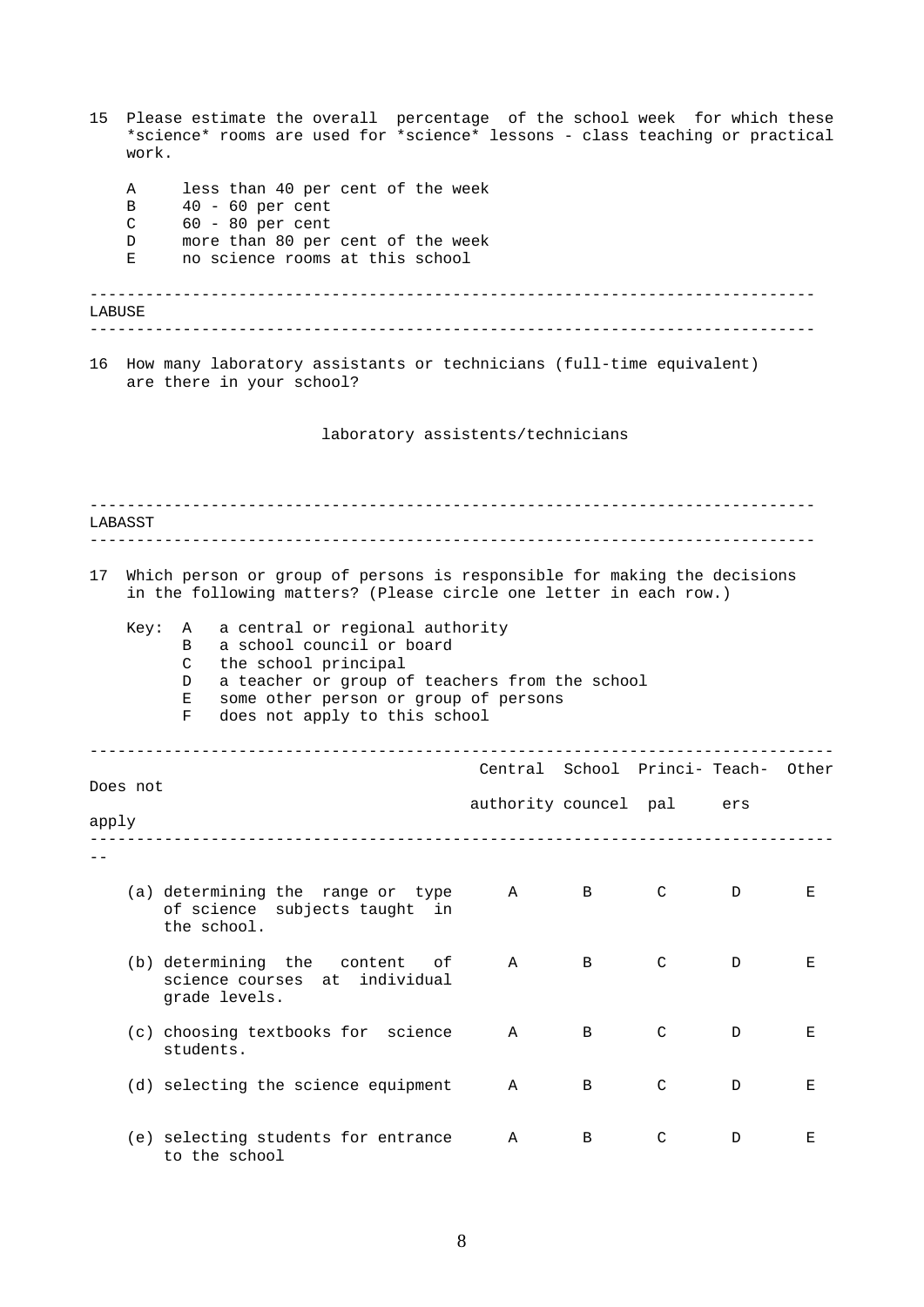<span id="page-8-0"></span>

|        | (f) determining the size of tuition<br>fees                                                                                                         | Α | B | C      | D        | Е |
|--------|-----------------------------------------------------------------------------------------------------------------------------------------------------|---|---|--------|----------|---|
|        | (g) deciding on major expenditures<br>(for example, new buildings)                                                                                  | Α | B | C      | D        | Е |
|        | (h) determining the conditions of<br>employment for teachers                                                                                        | A | B | C      | D        | Е |
|        | (i) selecting the teachers for the<br>school                                                                                                        | A | B | C      | D        | Е |
|        | (j) selecting the school principal                                                                                                                  | Α | B | C      | D        | Е |
|        | (k) making rules and regulations<br>for the students                                                                                                | A | B | C      | D        | Е |
|        | TEXTS<br>EQPT ENTRANCE FEES<br>RANGE CONTENT<br>SELTCHR SELPRINC RULES                                                                              |   |   | EXPEND | CONDITNS |   |
| 18     | Does your school have one or more committees on which both parents<br>and teachers are formally represented?                                        |   |   |        |          |   |
| Α<br>В | yes - please go to question 19<br>no - please go to question 20                                                                                     |   |   |        |          |   |
| PTCTEE |                                                                                                                                                     |   |   |        |          |   |
|        | 19 Which of the following activities are arranged or carried out by<br>committees involving both parents and teachers?                              |   |   |        |          |   |
|        |                                                                                                                                                     |   |   | Yes    | No       |   |
|        | (a) social work in the community (e.g. helping<br>disadvantaged families)                                                                           |   |   | Α      | Β        |   |
|        | (b) social or cultural activities (e.g. dinners,<br>theatre visits).                                                                                |   |   | Α      | В        |   |
|        | (c) activities for raising money for the school<br>(e.g., fetes, raffles)                                                                           |   |   | Α      | В        |   |
|        | (d) discussions about *particular* curriculum and<br>instructional matters (e.g., *individual*<br>students learning problems)                       |   |   | Α      | В        |   |
|        | (e) discussions about *general* policies for school<br>organization or curriculum (e.g. proposed new<br>subjects or courses)                        |   |   | Α      | В        |   |
|        | (f) organization of parent education activities<br>(e.g. newsletters or meetings providing general<br>information for parents about various aspects |   |   | Α      | В        |   |